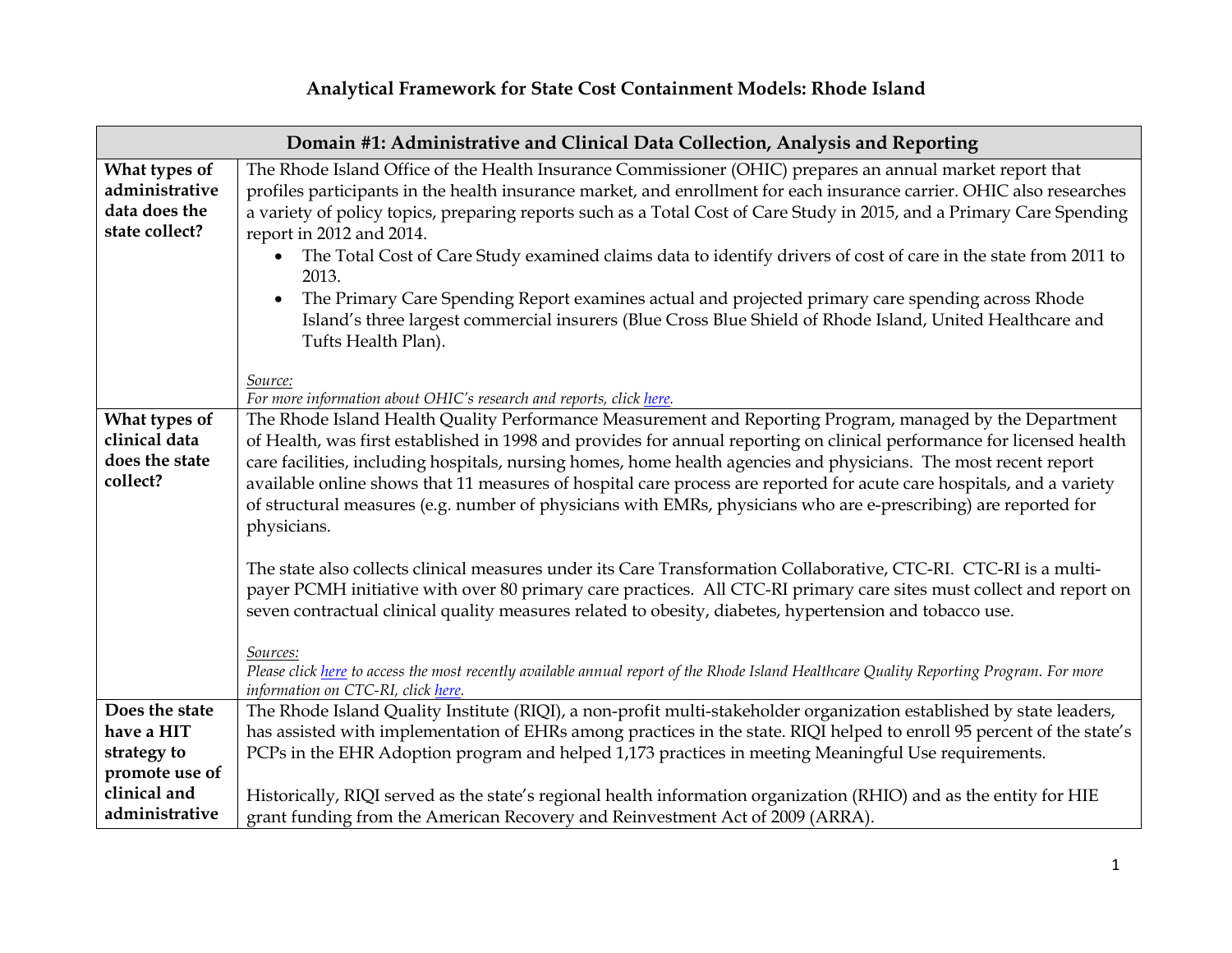|                                | Domain #1: Administrative and Clinical Data Collection, Analysis and Reporting                                                                                                                                                        |  |
|--------------------------------|---------------------------------------------------------------------------------------------------------------------------------------------------------------------------------------------------------------------------------------|--|
| data to promote<br>cost        | Sources:                                                                                                                                                                                                                              |  |
| containment<br>initiatives?    | For more information about RIQI's work in encouraging PCP adoption of EHRs, click here.<br>To read more about the history of RIQI and its role in leading the state's HIT strategy, click here.                                       |  |
| Does the state                 |                                                                                                                                                                                                                                       |  |
| have a                         | No.                                                                                                                                                                                                                                   |  |
| centralized                    |                                                                                                                                                                                                                                       |  |
| agency                         |                                                                                                                                                                                                                                       |  |
| responsible for                |                                                                                                                                                                                                                                       |  |
| collecting,                    |                                                                                                                                                                                                                                       |  |
| analyzing and                  |                                                                                                                                                                                                                                       |  |
| reporting                      |                                                                                                                                                                                                                                       |  |
| health care                    |                                                                                                                                                                                                                                       |  |
| data?                          |                                                                                                                                                                                                                                       |  |
| Does the state                 | Yes, the state has an All-Payer Claims Database (APCD) but as of December 2016 it is not yet fully functional.                                                                                                                        |  |
| have a<br>functioning          | HealthFacts RI is Rhode Island's APCD, jointly implemented by the Executive Office of Health and Human Service,                                                                                                                       |  |
| <b>APCD</b> that it            | the Department of Health, and the Office of the Health Insurance Commissioner, and HealthSource RI.                                                                                                                                   |  |
| uses to collect                | Source:                                                                                                                                                                                                                               |  |
| data?                          | For more information about Rhode Island's APCD, click here.                                                                                                                                                                           |  |
| Does the state                 | Yes, the Rhode Island Department of Health reports some administrative indicators of quality measures via its                                                                                                                         |  |
| report cost and                | Healthcare Quality Reporting Program, as described earlier in this domain.                                                                                                                                                            |  |
| quality to the                 |                                                                                                                                                                                                                                       |  |
| public?                        | Source:                                                                                                                                                                                                                               |  |
|                                | More information about the Rhode Island Department of Health's Healthcare Quality Reporting Program may be found here.                                                                                                                |  |
| Does the state<br>identify and | Yes. In 2013, the Rhode Island General Assembly amended current legislation to require the Health Care Planning<br>and Accountability Advisory Council, in consultation with OHIC, to review health system total cost drivers. A 2015 |  |
| track key cost                 | report examined annual health spending over a three year period and against regional benchmarks, provided a                                                                                                                           |  |
| drivers and                    | breakdown of medical spending by payer type and category of service, and analyzed trend drivers with a focus on                                                                                                                       |  |
| high cost                      | distinguishing utilization vs. cost components of trend within service categories.                                                                                                                                                    |  |
| providers?                     |                                                                                                                                                                                                                                       |  |
|                                | Source:                                                                                                                                                                                                                               |  |
|                                | To access 2015 report on cost drivers, click here.                                                                                                                                                                                    |  |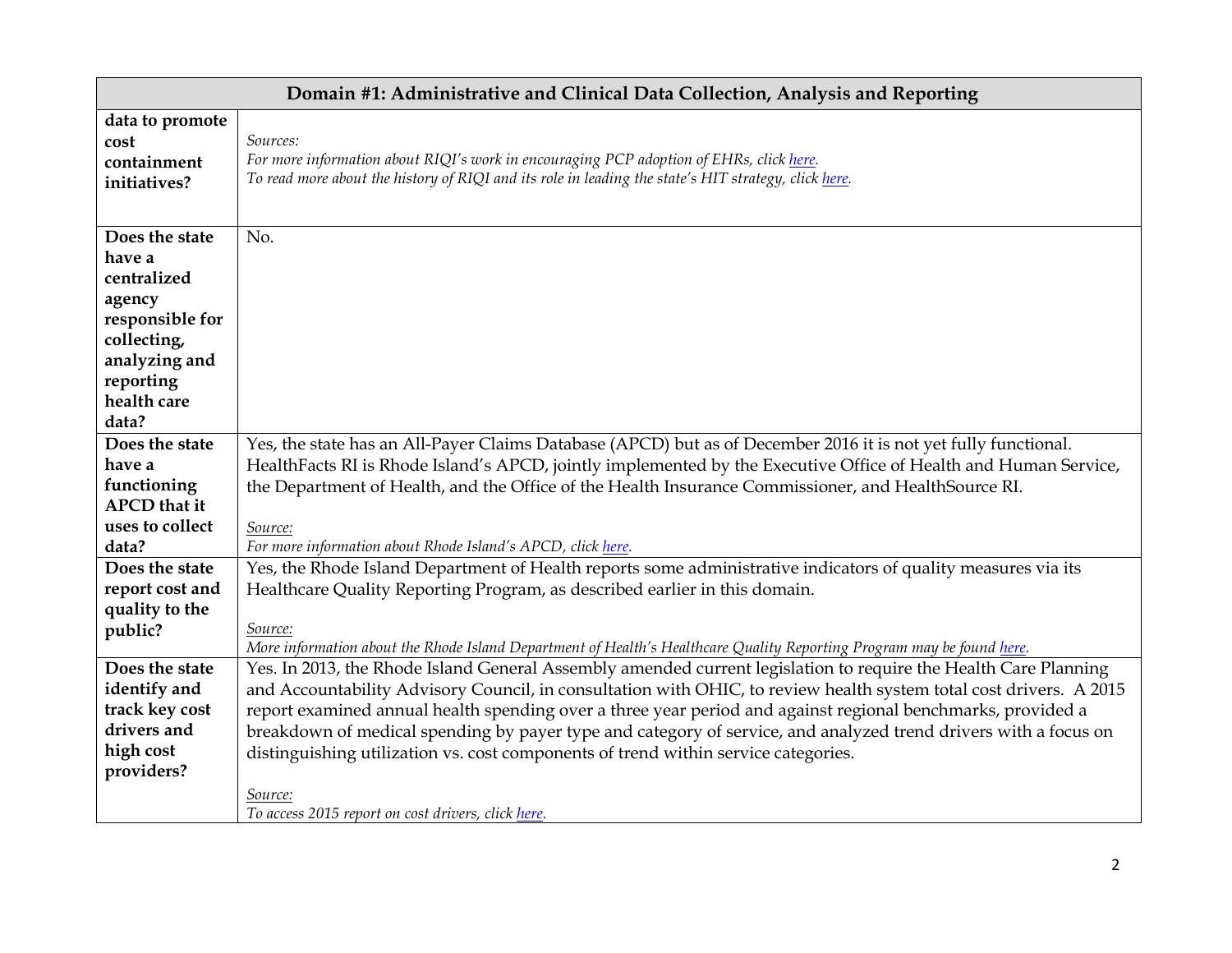|                                                          | Domain #1: Administrative and Clinical Data Collection, Analysis and Reporting                                                                                                                                                                                                                                                                                                                                  |
|----------------------------------------------------------|-----------------------------------------------------------------------------------------------------------------------------------------------------------------------------------------------------------------------------------------------------------------------------------------------------------------------------------------------------------------------------------------------------------------|
| Does the state<br>monitor health<br>care cost<br>growth? | Not as of December 2016. A proposal to monitor state health care cost growth is under consideration. Specifically,<br>in December 2015, a Governor-appointed group, the Working Group for Healthcare Innovation, recommended that a<br>newly established Office of Health Policy "should establish a process to regularly calculate and publish up-to-date<br>figures on total medical expenses for the state." |
|                                                          | Source:<br>The December 2015 report of the Working Group for Healthcare Innovation may be accessed here.                                                                                                                                                                                                                                                                                                        |
| Does the state                                           | Yes, OHIC has developed a series of Affordability Standards designed to address high health care costs in Rhode                                                                                                                                                                                                                                                                                                 |
| define cost                                              | Island. Standard #4c related to hospital contracts stipulates the following:                                                                                                                                                                                                                                                                                                                                    |
| growth targets?                                          | Caps hospital rate increases to CPI-Urban plus 0.75 percent during 2016, plus 0.50 percent during 2017, plus<br>0.25 during 2018, and limits it to the CPI-Urban after 2018; and                                                                                                                                                                                                                                |
|                                                          | Caps ACO budget increases to the CPI-Urban plus 3 percent in 2016, plus 2.5 percent during 2017, plus 2.0<br>percent during 2018, and reducing it to CPI-Urban plus 1.5 percent after 2018.                                                                                                                                                                                                                     |
|                                                          | In 2015, Governor Gina Raimondo tasked a group of health care experts and stakeholders to further develop a plan<br>for curbing health care spending; the group is considering a variety of recommendations which have not yet been<br>released to the public.                                                                                                                                                  |
|                                                          | Sources:<br>The December 2015 report of the Working Group for Healthcare Innovation may be accessed here.<br>To read more about the four recommendations for curbing health care spending in Rhode Island, click here.                                                                                                                                                                                          |

| Domain #2: Medicaid Purchasing and Coverage Strategies to Contain Costs |                                                                                                              |
|-------------------------------------------------------------------------|--------------------------------------------------------------------------------------------------------------|
| Does the state                                                          | No, there is no evidence that the Medicaid program and state employee health plan purchasing activities are  |
| coordinate Medicaid                                                     | linked either in terms of performance requirements or cost strategies. However, Medicaid has already adopted |
| and state employee                                                      | OHIC's definition of PCMH and contracting targets for PCMHs and ACOs.                                        |
| health plan                                                             |                                                                                                              |
| performance                                                             |                                                                                                              |
| requirements and                                                        |                                                                                                              |
| cost control                                                            |                                                                                                              |
| strategies?                                                             |                                                                                                              |
| Is the state pursuing                                                   | Rhode Island is participating in CPC+, a national advanced primary care medical home model that aims to      |
| an all-payer or                                                         | strengthen primary care through a regionally-based multi-payer payment reform and care delivery              |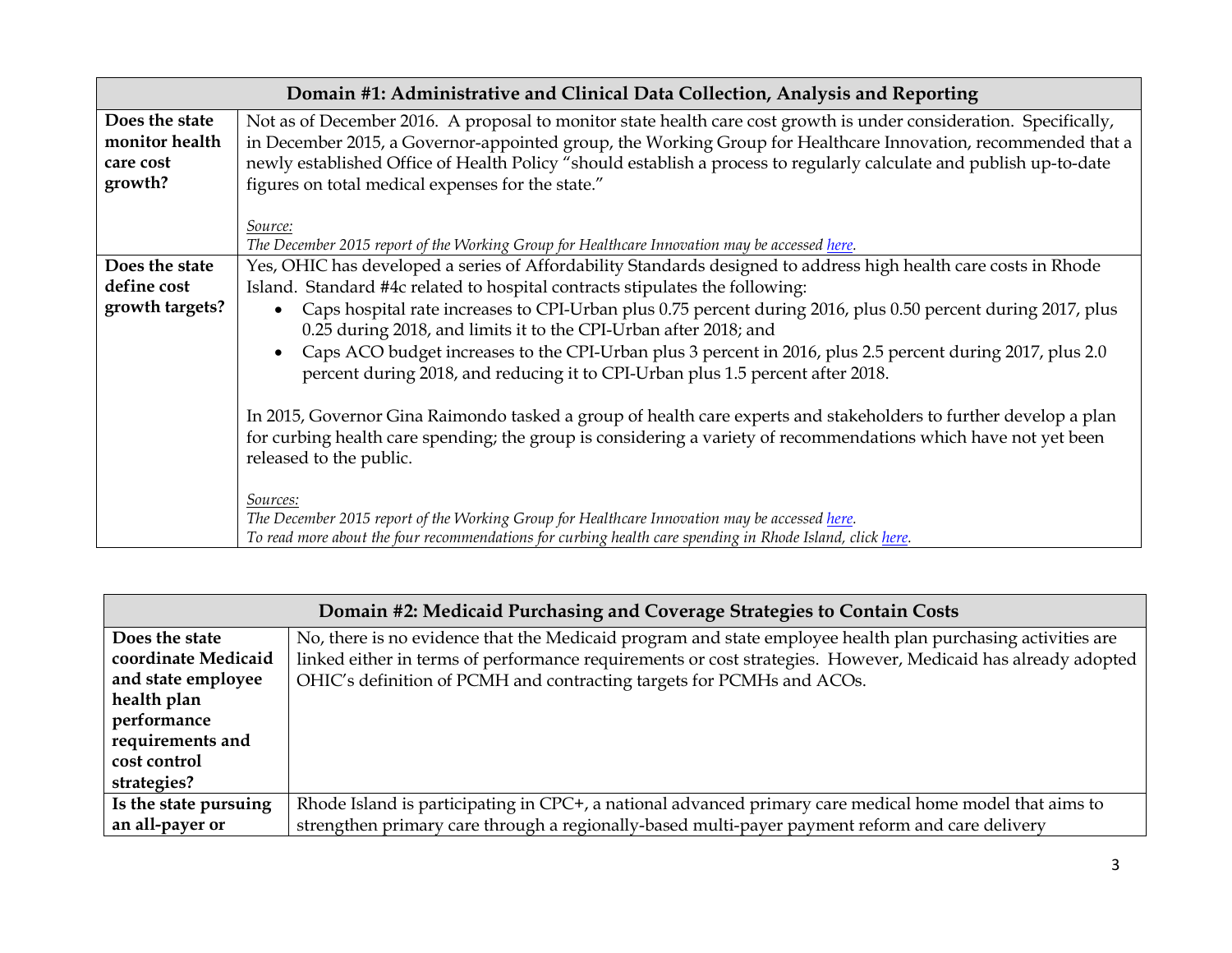|                               | Domain #2: Medicaid Purchasing and Coverage Strategies to Contain Costs                                                                                                                                               |  |
|-------------------------------|-----------------------------------------------------------------------------------------------------------------------------------------------------------------------------------------------------------------------|--|
| Medicare waiver               | transformation.                                                                                                                                                                                                       |  |
| with CMS in order to          |                                                                                                                                                                                                                       |  |
| align cost control            | Sources:                                                                                                                                                                                                              |  |
| strategies?                   | For more information on CPC+ click here.                                                                                                                                                                              |  |
|                               |                                                                                                                                                                                                                       |  |
| What other waivers,           | Rhode Island has an 1115 waiver demonstration, the Global Consumer Choice Compact Waiver. The state's                                                                                                                 |  |
| grants or federal             | risk-based managed care program, RIte Care, operates under this waiver.                                                                                                                                               |  |
| demonstrations is             |                                                                                                                                                                                                                       |  |
| <b>Medicaid pursuing</b>      | Rhode Island does not have any Home and Community Based Waiver Programs. Prior to 2009, there were                                                                                                                    |  |
| to promote cost               | nine HCBS waivers. In 2009, these programs were consolidated under the 1115 waiver.                                                                                                                                   |  |
| containment?                  |                                                                                                                                                                                                                       |  |
|                               | Many of Rhode Island's medical home projects are receiving support through various federal funding streams.                                                                                                           |  |
|                               | CMS has approved three Health Home State Plan Amendments in Rhode Island.                                                                                                                                             |  |
|                               |                                                                                                                                                                                                                       |  |
|                               | Rhode Island was one of eight states selected to participate in the Medicare Advanced Primary Care Practice                                                                                                           |  |
|                               | (MAPCP) demonstration program, and is now participating in CPC+.                                                                                                                                                      |  |
|                               | Rhode Island was awarded a \$15.9 million Beacon Community grant in July 2010. Beacon funding ended in                                                                                                                |  |
|                               | 2013, but the Rhode Island Quality Institute continues to support practices participating in the Care                                                                                                                 |  |
|                               | Transformation Collaborative of Rhode Island in achieving meaningful use and linking to the state's HIE.                                                                                                              |  |
|                               |                                                                                                                                                                                                                       |  |
|                               | Source:                                                                                                                                                                                                               |  |
|                               | To learn more about Federal support for Rhode Island, click here.                                                                                                                                                     |  |
| <b>What APMs are</b>          | RI Medicaid Managed Care Organizations are required to have 20 percent or more of their total payments to                                                                                                             |  |
| being pursued by<br>Medicaid? | providers in APM arrangements by the last quarter of SFY 2016. Targets for APM arrangements increase over                                                                                                             |  |
|                               | time, and the state has provided definitions on what qualifies as an alternative payment model.                                                                                                                       |  |
|                               | The state is also operating an ACO pilot with five "Accountable Entities" (AEs) where the state's two managed                                                                                                         |  |
|                               | care plans contract under a total cost of care methodology.                                                                                                                                                           |  |
|                               |                                                                                                                                                                                                                       |  |
|                               | Sources:                                                                                                                                                                                                              |  |
|                               | To access the May 2015 report of the Rhode Island Working Group to Reinvent Medicaid, click here.                                                                                                                     |  |
|                               | To access the Rhode Island Executive Office of Health and Human Services June 2016 report, "Transitioning to Alternative Payment<br>Methodologies: Requirements for Medicaid Managed Care Organizations," click here. |  |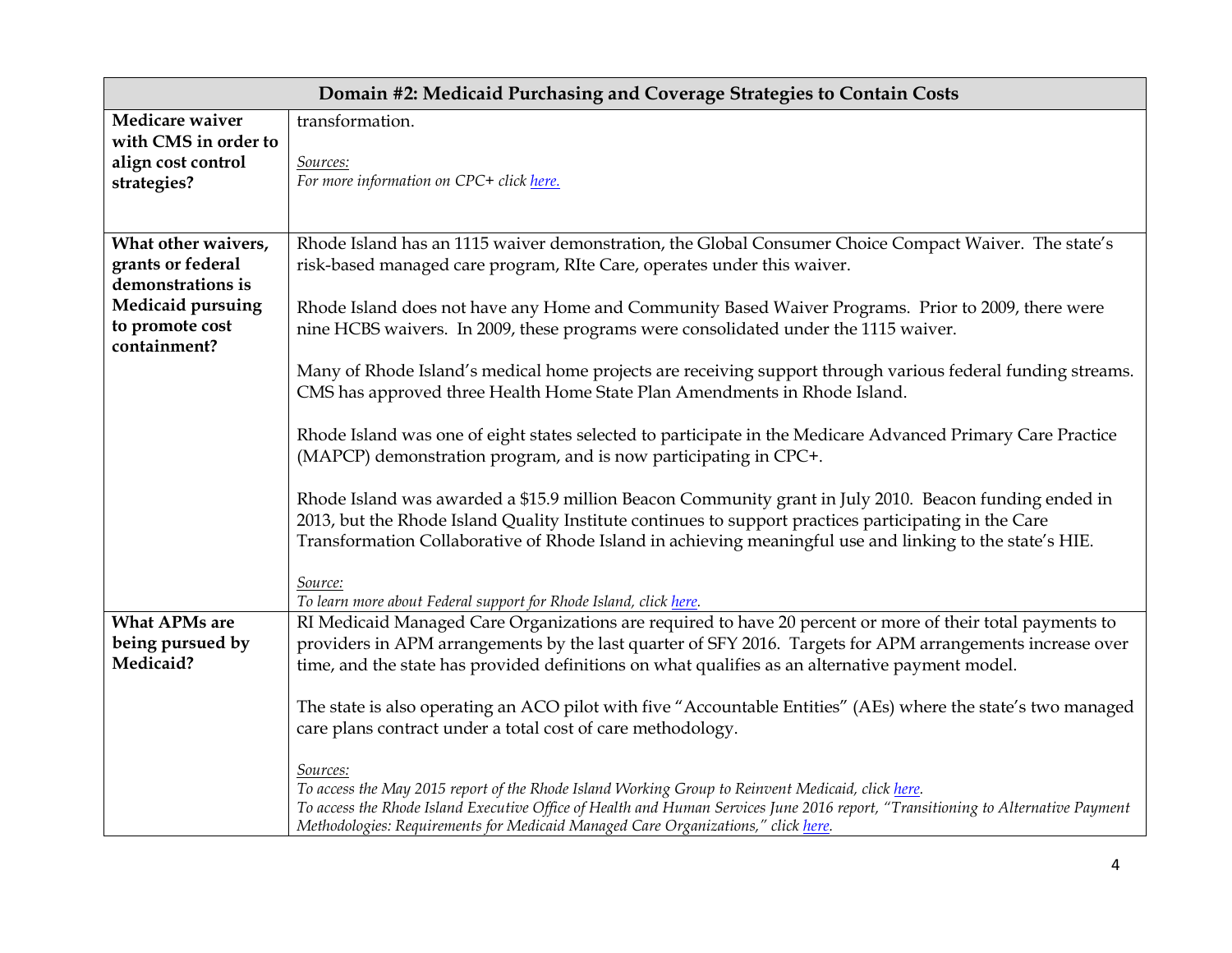|                        | Domain #2: Medicaid Purchasing and Coverage Strategies to Contain Costs                                                                      |  |
|------------------------|----------------------------------------------------------------------------------------------------------------------------------------------|--|
|                        | To access Bailit Health's March 2016 report "The Role of State Medicaid Programs in Improving the Value of the Health Care                   |  |
|                        | System," prepared for the National Association of Medicaid Directors, click here.                                                            |  |
| What delivery          | In addition to contracting with five Accountable Entities that have a financial incentive to managed the costs                               |  |
| system redesign        | and quality of care for Medicaid beneficiaries and the comprehensive patient centered medical home program                                   |  |
| strategies are being   | (CTC-RI), the state has also:                                                                                                                |  |
| pursued by             | Established a special Accountable Entity program designed to serve Rhode Islanders with serious                                              |  |
| Medicaid?              | mental illness;                                                                                                                              |  |
|                        | A program to address the needs of Rhode Islanders with substance use disorders so that they are<br>served better outside the emergency room; |  |
|                        | A program to serve people who are at risk of homelessness; and                                                                               |  |
|                        | A program which offers parents of children with special needs more choices and flexibility.                                                  |  |
|                        |                                                                                                                                              |  |
|                        | Source:                                                                                                                                      |  |
|                        | For more information about these programs, click here.                                                                                       |  |
| What benefit designs   | No evidence found of changes in benefit design being pursued by state Medicaid program.                                                      |  |
| are being pursued by   |                                                                                                                                              |  |
| <b>Medicaid</b> to     |                                                                                                                                              |  |
| incentivize effective  |                                                                                                                                              |  |
| use of health care     |                                                                                                                                              |  |
| services?              |                                                                                                                                              |  |
| Does Medicaid use      | Yes. 88 percent of Medicaid beneficiaries are enrolled in health plans that have contracted with the RIte Care                               |  |
| <b>MMCOs to manage</b> | Program (the state's risk-based managed care program). Rhode Island first began offering comprehensive,                                      |  |
| care?                  | risk-based managed care twenty years ago with the introduction of its RIte Care program, which originally                                    |  |
|                        | covered low-income children and families and has expanded over time to include low-income working                                            |  |
|                        | families and children with special health care needs. RIte Care covers acute, primary and specialty care,                                    |  |
|                        | pharmacy, and behavioral health services on mandatory across the state (except for foster care children, who                                 |  |
|                        | may enroll on a voluntary basis).                                                                                                            |  |
|                        |                                                                                                                                              |  |
|                        | Sources:                                                                                                                                     |  |
|                        | For more information about Rhode Island's Medicaid managed care program, click here and here.                                                |  |
| What reimbursement     | None.                                                                                                                                        |  |
| policies has           |                                                                                                                                              |  |
| Medicaid               |                                                                                                                                              |  |
| implemented to         |                                                                                                                                              |  |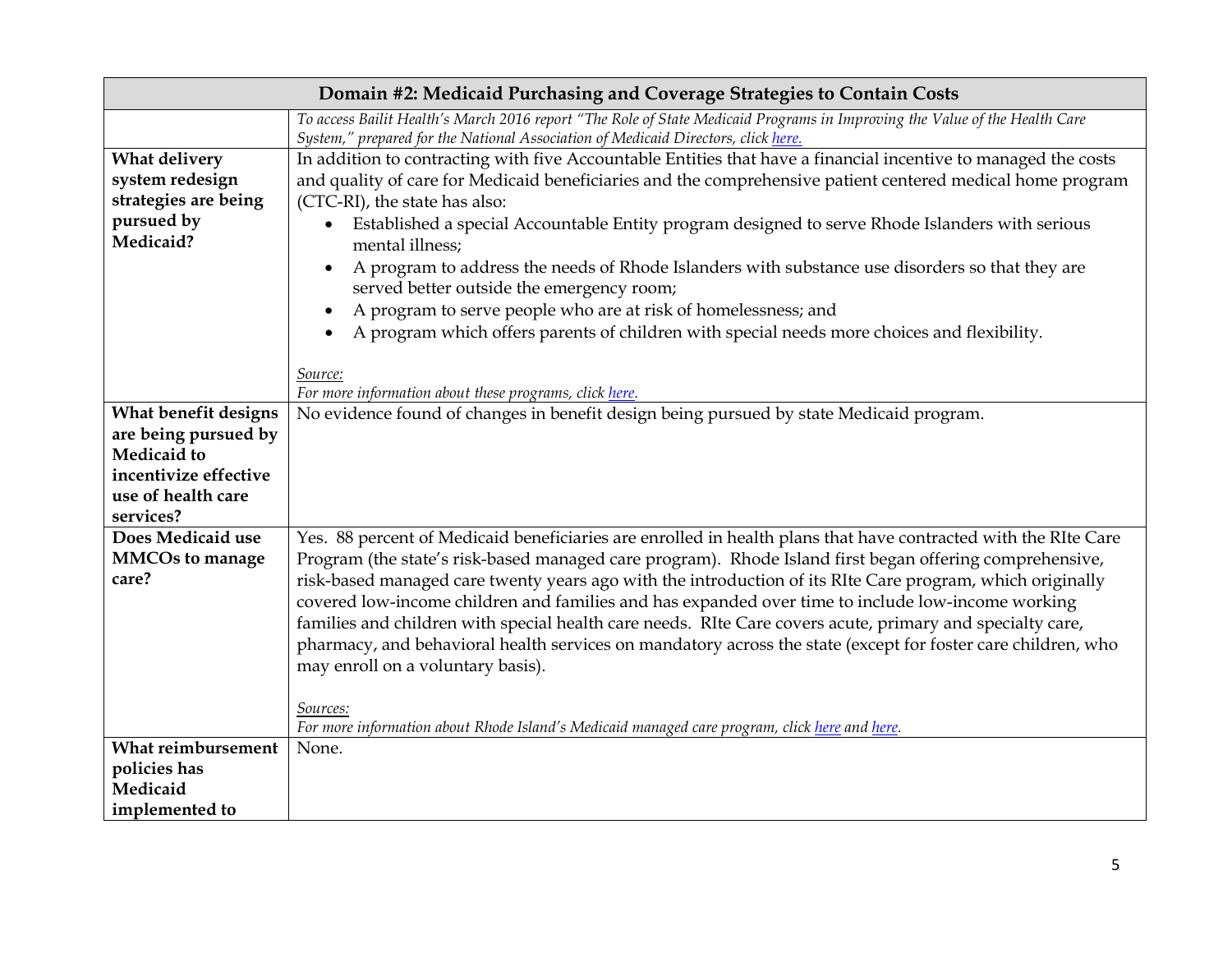| Domain #2: Medicaid Purchasing and Coverage Strategies to Contain Costs                                   |                                                                                                                                                                                                                                                                                                                                                                                                                                                                                                                                                                                                                 |
|-----------------------------------------------------------------------------------------------------------|-----------------------------------------------------------------------------------------------------------------------------------------------------------------------------------------------------------------------------------------------------------------------------------------------------------------------------------------------------------------------------------------------------------------------------------------------------------------------------------------------------------------------------------------------------------------------------------------------------------------|
| promote cost<br>containment?                                                                              |                                                                                                                                                                                                                                                                                                                                                                                                                                                                                                                                                                                                                 |
| What initiatives has<br>Medicaid pursued to<br>manage cost of<br>special populations<br>of beneficiaries? | The state's Connect Care Choice provides primary care services and case management to most adults with<br>disabilities. Rhody Health Partners, a comprehensive, risk-based program introduced in 2008, provides acute<br>and primary care services to older adults and individuals with disabilities who are not enrolled in Connect<br>Care Choice. In addition, most children can receive dental services through RIte Smiles, a statewide prepaid<br>dental plan introduced in 2006. The state also operates a PACE program to provide all Medicaid and Medicare<br>services to individuals age 55 and over. |
|                                                                                                           | The state received federal permission to develop a network of community mental health organizations, serving<br>as health homes, to coordinate behavioral health and primary care for Connect Care Choice beneficiaries with<br>chronic mental illnesses.                                                                                                                                                                                                                                                                                                                                                       |
|                                                                                                           | In 2013, the state also began integrating long term services and supports (LTSS) into its Rhody Health Partners<br>program; LTSS for adults with developmental disabilities and behavioral health services for individuals with<br>serious and persistent mental illnesses are not yet covered. This demonstration program, the Integrated Care<br>Initiative, aims to combine Medicaid and Medicare funding for dual eligible into a single funding stream.                                                                                                                                                    |
|                                                                                                           | Source:<br>For more information about Rhode Island's Medicaid managed care program, click here.                                                                                                                                                                                                                                                                                                                                                                                                                                                                                                                 |

| Domain #3: State Employee Health Plan Coverage and Payment Strategies to Contain Costs |                                                                                                                        |
|----------------------------------------------------------------------------------------|------------------------------------------------------------------------------------------------------------------------|
| What APMs is the state                                                                 | None currently known at this time.                                                                                     |
| employee health plan using                                                             |                                                                                                                        |
| to control health care costs?                                                          |                                                                                                                        |
| What benefit design is the                                                             | Rhode Island's state employee Rewards for Wellness program allows eligible employees to earn up to                     |
| state employee health plan                                                             | \$500 in credit toward their health insurance premium cost share for completing wellness activities and                |
| using to control health care                                                           | screenings.                                                                                                            |
| costs?                                                                                 |                                                                                                                        |
|                                                                                        | Source:                                                                                                                |
|                                                                                        | For more information about the Rhode Island State Employee Wellness Initiative, and the Rewards for Wellness Incentive |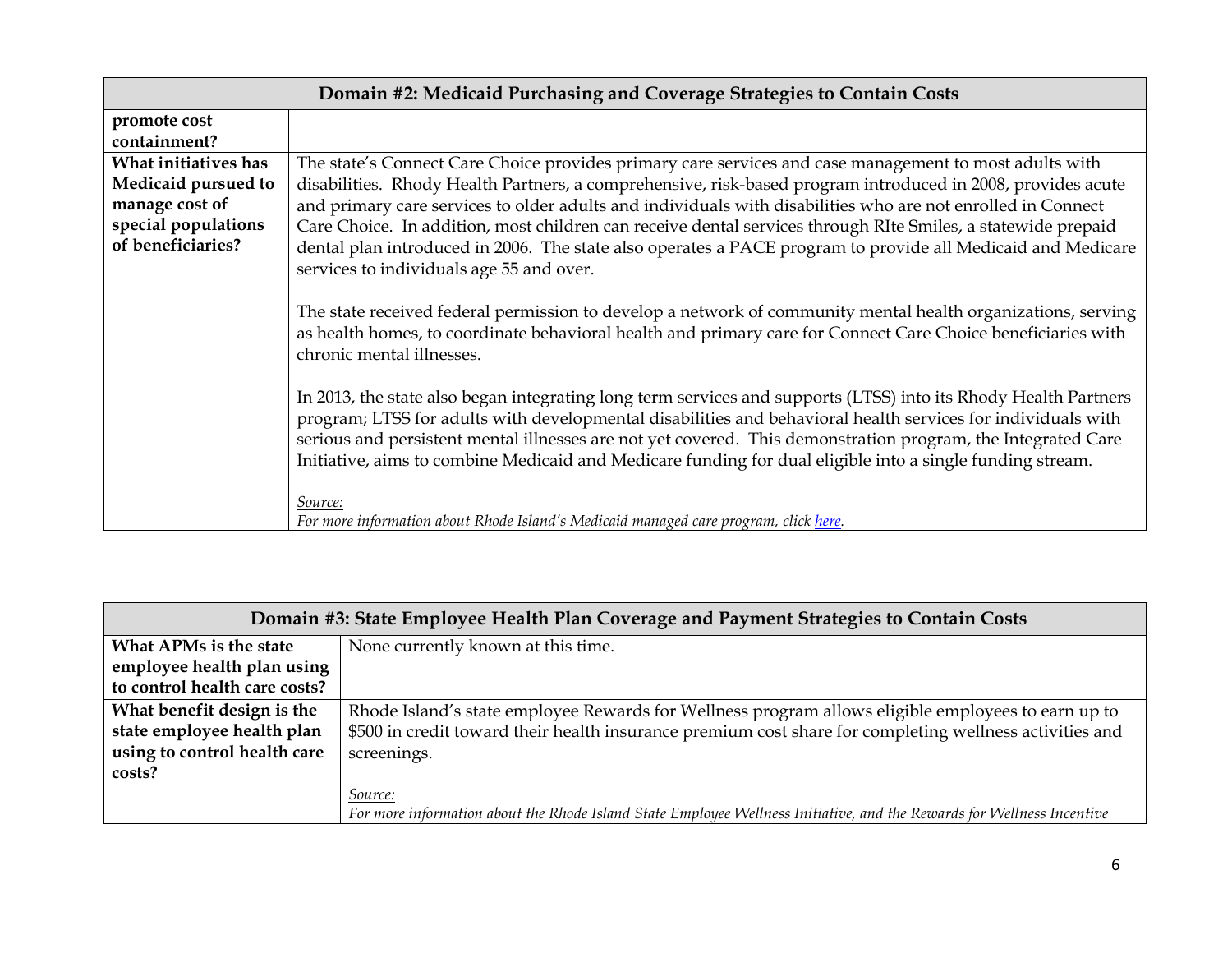| Domain #4: State Actions to Enhance Competition in the Marketplace |                                                                                                                                                                                                                                                                                                                                                                                                                                                                                                                                                                                                   |
|--------------------------------------------------------------------|---------------------------------------------------------------------------------------------------------------------------------------------------------------------------------------------------------------------------------------------------------------------------------------------------------------------------------------------------------------------------------------------------------------------------------------------------------------------------------------------------------------------------------------------------------------------------------------------------|
| Does the state certify or                                          | In 2014, the state developed recommendations related to promoting and regulating ACOs, which were                                                                                                                                                                                                                                                                                                                                                                                                                                                                                                 |
| otherwise regulate                                                 | published in this report.                                                                                                                                                                                                                                                                                                                                                                                                                                                                                                                                                                         |
| <b>Accountable Care</b>                                            |                                                                                                                                                                                                                                                                                                                                                                                                                                                                                                                                                                                                   |
| Organizations?                                                     | In October 2015, EOHHS issued a program description and application for its Accountable Entity<br>Coordinated Care Pilot Program, including qualifications necessary for a qualifying Coordinated Care<br>Pilot Entity across five domains:<br>Domain 1: Responsible entity and governance<br>$\bullet$<br>Domain 2: Organizational Capability: Leadership and management structure<br>Domain 3: Organizational Capability: readiness to develop and/or provide an integrated<br>multidisciplinary system of care<br>Domain 4: Minimum population served<br>Domain 5: Data and analytics capacity |
|                                                                    | Sources:<br>To access the 2014 report "Recommendations Regarding State Action to Promote and Regulate Accountable Care<br>Organizations (ACOs)," click here.<br>To access EOHHS's Accountable Entity Coordinated Care Pilot Program, Program Description and Application, click here.                                                                                                                                                                                                                                                                                                             |
| Does the state collect data                                        | No.                                                                                                                                                                                                                                                                                                                                                                                                                                                                                                                                                                                               |
| regarding the structure of                                         |                                                                                                                                                                                                                                                                                                                                                                                                                                                                                                                                                                                                   |
| the state's health care                                            |                                                                                                                                                                                                                                                                                                                                                                                                                                                                                                                                                                                                   |
| market, such as ACO                                                |                                                                                                                                                                                                                                                                                                                                                                                                                                                                                                                                                                                                   |
| information on number of                                           |                                                                                                                                                                                                                                                                                                                                                                                                                                                                                                                                                                                                   |
| participating physicians?                                          |                                                                                                                                                                                                                                                                                                                                                                                                                                                                                                                                                                                                   |
| Does the state use the                                             | Yes, to the extent that the state shares the reports described in Domain #1 with providers - and the                                                                                                                                                                                                                                                                                                                                                                                                                                                                                              |
| collected data to produce                                          | public.                                                                                                                                                                                                                                                                                                                                                                                                                                                                                                                                                                                           |
| reports to encourage                                               |                                                                                                                                                                                                                                                                                                                                                                                                                                                                                                                                                                                                   |
| marketplace competition,                                           |                                                                                                                                                                                                                                                                                                                                                                                                                                                                                                                                                                                                   |
| such as hospital quality and                                       |                                                                                                                                                                                                                                                                                                                                                                                                                                                                                                                                                                                                   |
| cost report cards, and cost                                        |                                                                                                                                                                                                                                                                                                                                                                                                                                                                                                                                                                                                   |
| impact reports?                                                    |                                                                                                                                                                                                                                                                                                                                                                                                                                                                                                                                                                                                   |
| Does the state promote or                                          | No.                                                                                                                                                                                                                                                                                                                                                                                                                                                                                                                                                                                               |
| set limits on consolidation                                        |                                                                                                                                                                                                                                                                                                                                                                                                                                                                                                                                                                                                   |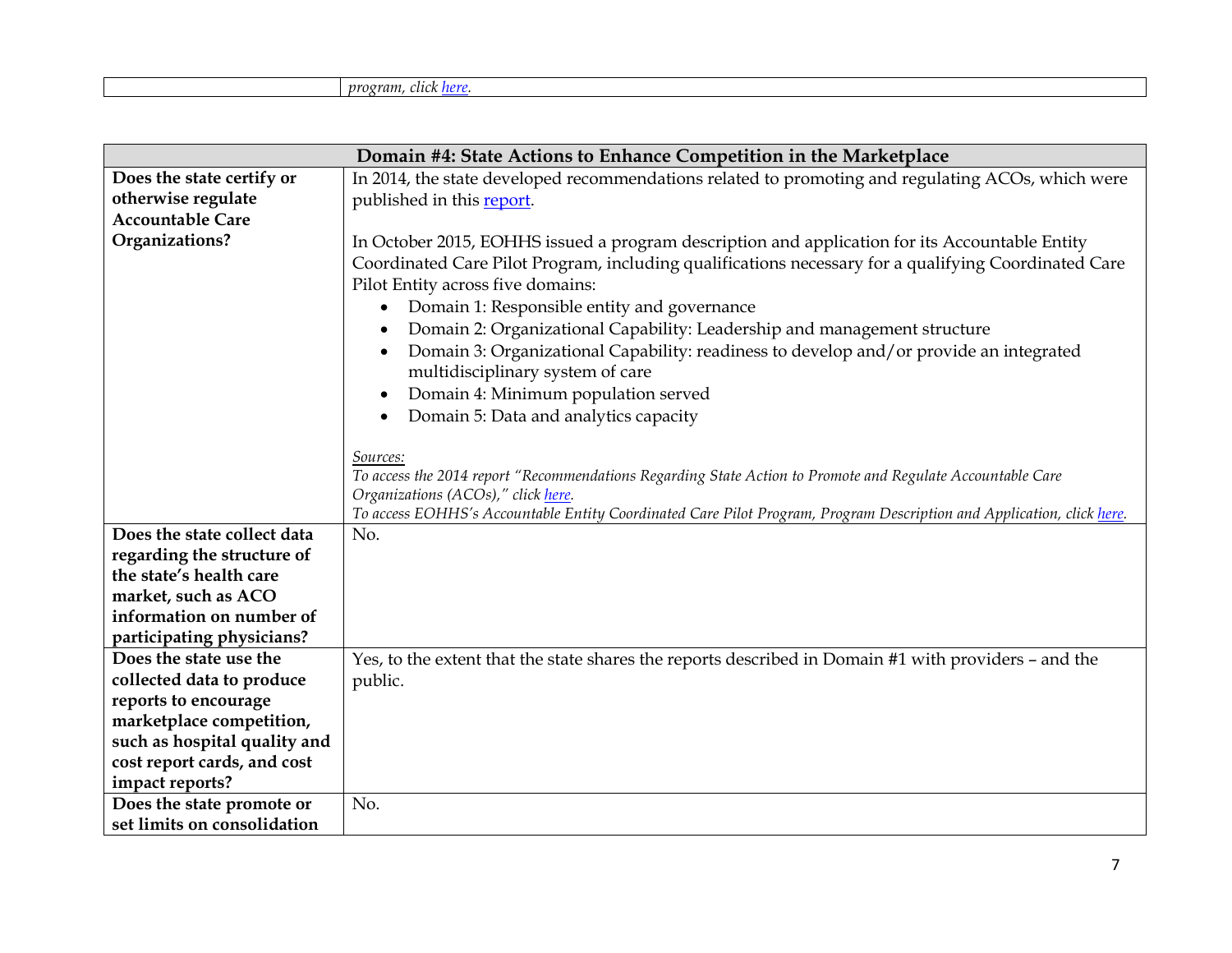|                              | Domain #4: State Actions to Enhance Competition in the Marketplace                                                                              |
|------------------------------|-------------------------------------------------------------------------------------------------------------------------------------------------|
| of health care providers of  |                                                                                                                                                 |
| similar services?            |                                                                                                                                                 |
| Does the state promote or    | No.                                                                                                                                             |
| set limits on vertical       |                                                                                                                                                 |
| integration of health care   |                                                                                                                                                 |
| providers of different       |                                                                                                                                                 |
| services?                    |                                                                                                                                                 |
| Does the state promote or    | No.                                                                                                                                             |
| limit other types of         |                                                                                                                                                 |
| affiliations among health    |                                                                                                                                                 |
| care providers that impact   |                                                                                                                                                 |
| referral and utilization     |                                                                                                                                                 |
| practices?                   |                                                                                                                                                 |
| What strategies, if any, has | None.                                                                                                                                           |
| the state's insurance        |                                                                                                                                                 |
| department taken to ease     |                                                                                                                                                 |
| insurer entry into the       |                                                                                                                                                 |
| marketplace to enhance       |                                                                                                                                                 |
| insurer competition?         |                                                                                                                                                 |
| Does the state have          | OHIC has a variety of enforcement powers, including:                                                                                            |
| consumer protection          | 1. Guidance letters to insurers laying out expectations for meeting Affordability Standards rate                                                |
| regulations that promote     | review requirements.                                                                                                                            |
| cost containment?            | Monitoring through regular data and implementation plan submissions by payers.<br>2.                                                            |
|                              | Regulations that define Affordability Standard requirements.                                                                                    |
|                              | 4. Annual rate review process with power to reject a rate filing, thereby denying the insurer the<br>ability to sell insurance in Rhode Island. |
|                              |                                                                                                                                                 |
|                              | In 2015 regulation, OHIC described its role in protecting the interest of consumers, enumerating those                                          |
|                              | protections to include oversight of the effectiveness of a health insurer's appeals process, access to                                          |
|                              | claims information, effectiveness of insurer communications to its insureds, and steps taken by insurers                                        |
|                              | to enhance the affordability of its products.                                                                                                   |
|                              | Sources:                                                                                                                                        |
|                              | For an overview of OHIC's role in developing regulations, click here.                                                                           |
|                              | For access to the 2015 OHIC Regulation 2, click here.                                                                                           |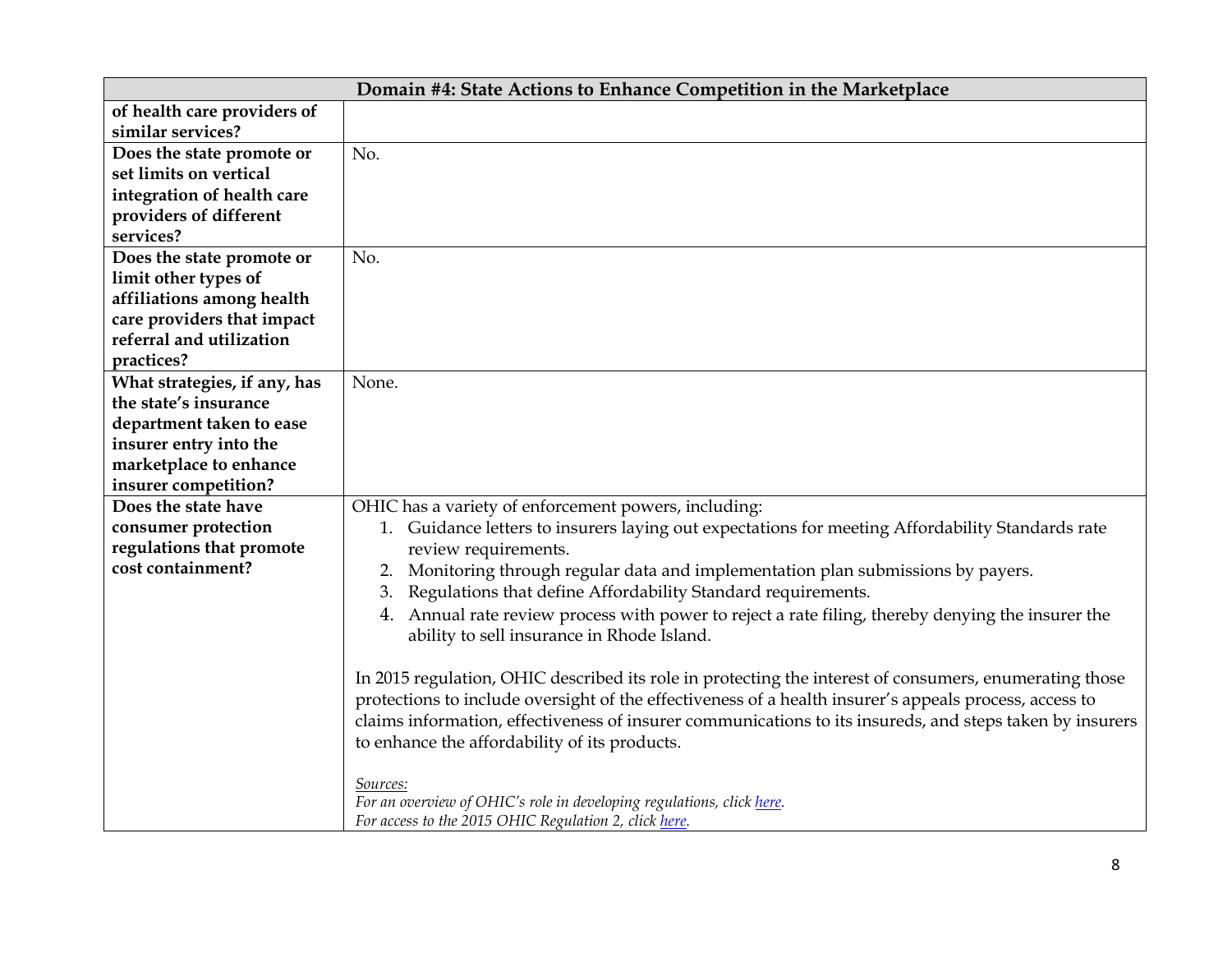|                               | Domain #5: State Regulatory Actions to Contain Health Care Costs                                                                                                                                                                                                                                                                                                                                                                                                                                                                                                                                                                                                                                                       |
|-------------------------------|------------------------------------------------------------------------------------------------------------------------------------------------------------------------------------------------------------------------------------------------------------------------------------------------------------------------------------------------------------------------------------------------------------------------------------------------------------------------------------------------------------------------------------------------------------------------------------------------------------------------------------------------------------------------------------------------------------------------|
| Does the state directly (vs   | As described in the 2015 OHIC Regulation 2, OHIC has broad authority to determine the affordability                                                                                                                                                                                                                                                                                                                                                                                                                                                                                                                                                                                                                    |
| indirectly through setting or | of a carrier's health insurance products and may consider such factors as: historical rates of trend for                                                                                                                                                                                                                                                                                                                                                                                                                                                                                                                                                                                                               |
| approving insurer rates)      | existing product, national and regional medical and health insurance trends, price comparison to other                                                                                                                                                                                                                                                                                                                                                                                                                                                                                                                                                                                                                 |
| limit price increases by      | market rates, ability of lower income individuals to pay, efforts of insurers to control administrative                                                                                                                                                                                                                                                                                                                                                                                                                                                                                                                                                                                                                |
| providers?                    | costs, and insurer strategies to enhance affordability of their products.                                                                                                                                                                                                                                                                                                                                                                                                                                                                                                                                                                                                                                              |
|                               | Yes, OHIC Affordability Standard #4c related to hospital contracts stipulates the following<br>requirements:<br>Cap hospital rate increases to CPI-Urban plus 0.75 percent during 2016 and to CPI-Urban after<br>2018.<br>Cap on ACO budget increases to CPI-Urban plus 3 percent in 2016 and to CPI-Urban plus 1.5<br>percent after 2018.<br>Prohibit contract terms that allow pre-payment of quality incentive.<br>Sources:<br>For access to the 2015 OHIC Regulation 2, click here.                                                                                                                                                                                                                                |
| Has the state mandated        | To read more about Rhode Island's Affordability Standards, click here.<br>Yes, in February 2015, OHIC issued regulations that require commercial payers to "significantly reduce                                                                                                                                                                                                                                                                                                                                                                                                                                                                                                                                       |
| payment and delivery          | the use of FFS payment as a payment methodology, in order to mitigate FFS volume incentive which                                                                                                                                                                                                                                                                                                                                                                                                                                                                                                                                                                                                                       |
| system reform?                | unreasonably and unnecessarily increase the overall cost of care, and to replace FFS payment with                                                                                                                                                                                                                                                                                                                                                                                                                                                                                                                                                                                                                      |
|                               | alternative payment methodologies that provide incentives for better quality and more efficient                                                                                                                                                                                                                                                                                                                                                                                                                                                                                                                                                                                                                        |
|                               | delivery of health services." OHIC convened an Alternative Payment Methodology Advisory                                                                                                                                                                                                                                                                                                                                                                                                                                                                                                                                                                                                                                |
|                               | Committee, which defined APMs, and developed annual regulatory targets for commercial insurer                                                                                                                                                                                                                                                                                                                                                                                                                                                                                                                                                                                                                          |
|                               | implementation of APMs through 2018.                                                                                                                                                                                                                                                                                                                                                                                                                                                                                                                                                                                                                                                                                   |
|                               | The work of the Alternative Payment Methodology Advisory Committee resulted in OHIC issuing an<br>Alternative Payment Methodology Plan, which set payment reform targets for commercial health<br>insurers for the aggregate use of APMs as a percentage of an insurer's annual commercial insured<br>spend of at least 40 percent of insured medical payments to be made through APMs in 2017, and 50<br>percent during 2018. Approved APMs include: total cost of care budget models, limited scope of<br>service budget models, bundled payments, pay-for performance payments for 2016-17, and other non<br>FFS payments. The Plan also sets non-FFS target (bundles, capitation, quality payments, shared savings |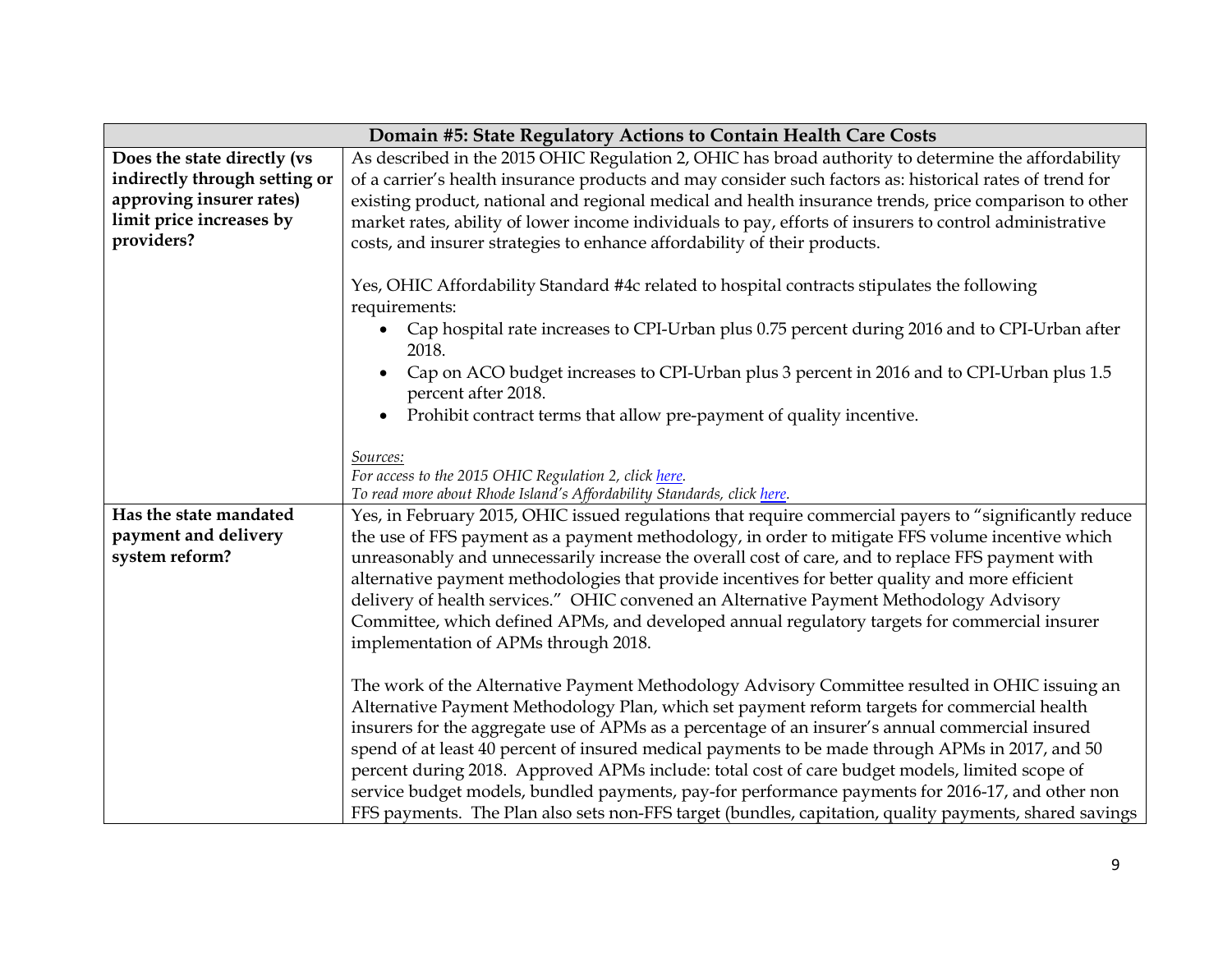| Domain #5: State Regulatory Actions to Contain Health Care Costs |                                                                                                                                                                                                                                                                                                                                                                                                                                                                                                                                                                                                                                                                                                                                                  |
|------------------------------------------------------------------|--------------------------------------------------------------------------------------------------------------------------------------------------------------------------------------------------------------------------------------------------------------------------------------------------------------------------------------------------------------------------------------------------------------------------------------------------------------------------------------------------------------------------------------------------------------------------------------------------------------------------------------------------------------------------------------------------------------------------------------------------|
|                                                                  | distribution, supplemental payments) at 6 percent during 2017 and 10 percent during 2018.                                                                                                                                                                                                                                                                                                                                                                                                                                                                                                                                                                                                                                                        |
|                                                                  |                                                                                                                                                                                                                                                                                                                                                                                                                                                                                                                                                                                                                                                                                                                                                  |
|                                                                  | Regulation 2, adopted in February 2015, further establishes that by the end of CY 2015, 30 percent of<br>insured covered lives will be under population-based contracts; and by the CY 2016, at least 45 percent<br>of insurer lives will fall under a population-based contract with at least 10 percent covered by a risk<br>sharing or global capitation contract; for CY 2017 and beyond, the Commissioner has authority to<br>establish targets.                                                                                                                                                                                                                                                                                            |
|                                                                  | In addition, OHIC's Care Transformation Plan requires insurers to increase the percentage of their<br>primary care network functioning as a PCMH by 5 percentage points for 2016 and sets a target of 80<br>percent of Rhode Island primary care clinicians functioning as a PCMH by 2019. This target is codified<br>in Regulation 2, which charges OHIC with convening Care Transformation Advisory Committee,<br>tasked with developing an annual care transformation plan that will achieve this 80 percent target. The<br>regulation also requires health insurers to fund the state's care transformation plan according to a<br>formula established by the Commissioner, based on the insurer's market share and other<br>considerations. |
|                                                                  | Sources:<br>OHIC's Alternative Payment Methodology Plan may be accessed here, and its Care Transformation Plan may be<br>accessed here.<br>For access to the 2015 OHIC Regulation 2, click here.                                                                                                                                                                                                                                                                                                                                                                                                                                                                                                                                                 |
| Does the state have a                                            | Yes. The Department of Health's Center for Health Systems Policy and regulation administers the                                                                                                                                                                                                                                                                                                                                                                                                                                                                                                                                                                                                                                                  |
| Determination or Certificate                                     | state's Certificate of Need (CoN) program to prevent unnecessary duplication of medical services,                                                                                                                                                                                                                                                                                                                                                                                                                                                                                                                                                                                                                                                |
| of Need program or other                                         | facilities, and equipment. In addition to certifying the need for expensive medical equipment and                                                                                                                                                                                                                                                                                                                                                                                                                                                                                                                                                                                                                                                |
| programs to limit                                                | services, the Center for Health Systems Policy issues approval/denial of initial licenses for health care                                                                                                                                                                                                                                                                                                                                                                                                                                                                                                                                                                                                                                        |
| introduction of high cost<br>services?                           | facilities, and approval/denial of changes in ownership of health care facilities.                                                                                                                                                                                                                                                                                                                                                                                                                                                                                                                                                                                                                                                               |
|                                                                  | Source:                                                                                                                                                                                                                                                                                                                                                                                                                                                                                                                                                                                                                                                                                                                                          |
|                                                                  | To read more about Rhode Island's CoN process, click here.                                                                                                                                                                                                                                                                                                                                                                                                                                                                                                                                                                                                                                                                                       |
| Are there any requirements                                       | Insurers are required to provide de-identified claims information to the state's APCD. In addition,                                                                                                                                                                                                                                                                                                                                                                                                                                                                                                                                                                                                                                              |
| of commercial payers to                                          | OHIC's Affordability Standard #4c related to hospital contracts specifies data submission requirements                                                                                                                                                                                                                                                                                                                                                                                                                                                                                                                                                                                                                                           |
| provide comparative cost                                         | for payers.                                                                                                                                                                                                                                                                                                                                                                                                                                                                                                                                                                                                                                                                                                                                      |
| and quality data regarding                                       |                                                                                                                                                                                                                                                                                                                                                                                                                                                                                                                                                                                                                                                                                                                                                  |
| contracted providers?                                            |                                                                                                                                                                                                                                                                                                                                                                                                                                                                                                                                                                                                                                                                                                                                                  |
| Is the state insurance                                           | Yes. OHIC established a comprehensive set of Affordability Standards that establish general                                                                                                                                                                                                                                                                                                                                                                                                                                                                                                                                                                                                                                                      |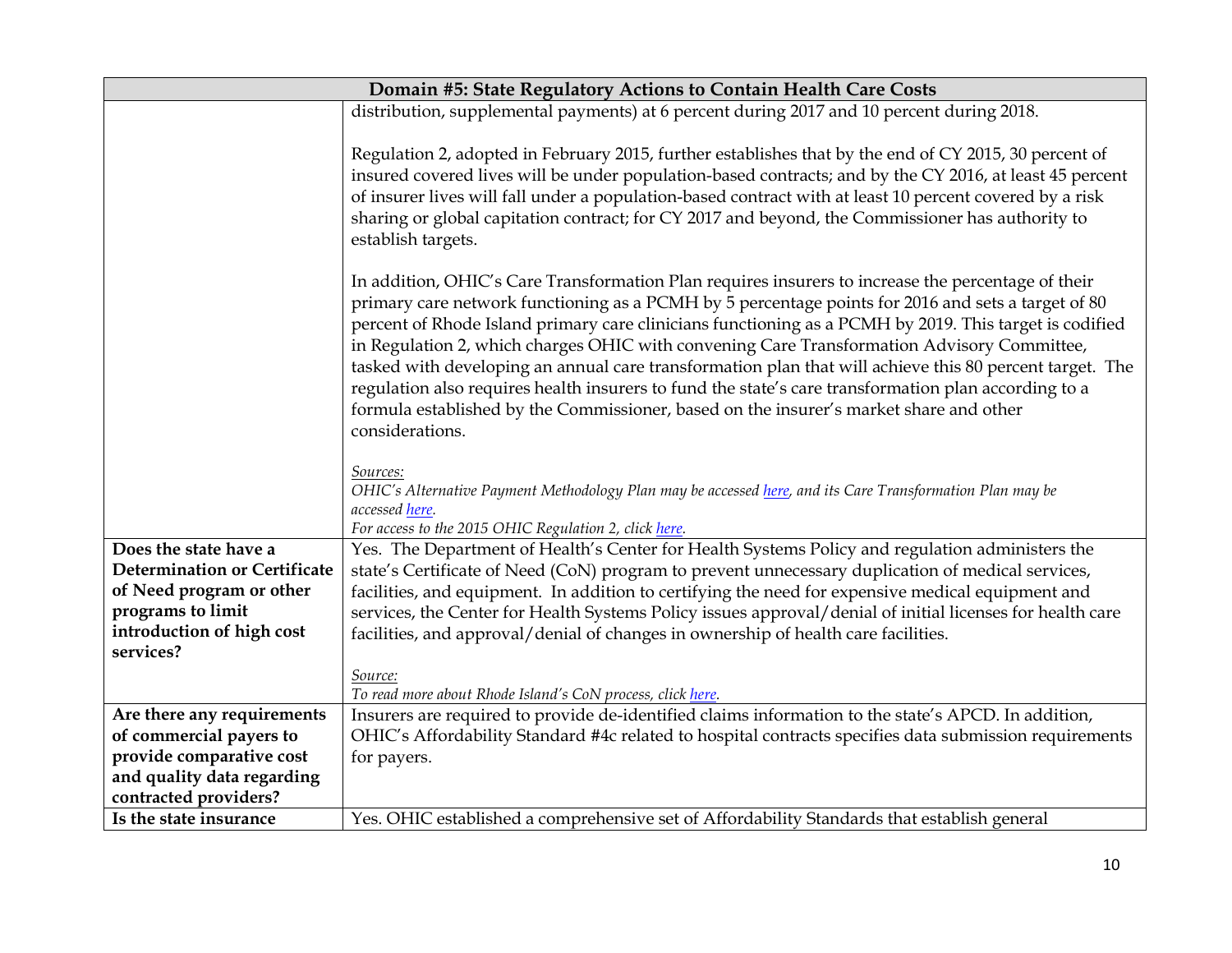|                          | Domain #5: State Regulatory Actions to Contain Health Care Costs                                                                                                                        |  |
|--------------------------|-----------------------------------------------------------------------------------------------------------------------------------------------------------------------------------------|--|
| department implementing  | affordability priorities and insurer expectations, which are outlined as follows:                                                                                                       |  |
| any strategies to limit  |                                                                                                                                                                                         |  |
| provider cost increases? | 2015 Affordability Standards:                                                                                                                                                           |  |
|                          | Standard #1 Primary Care Spend must be at least 10.7 percent of total medical spend.                                                                                                    |  |
|                          | Standard #2 PCMH Promotion sets target of 80 percent of PCP practices function as a PCMH by<br>$12/31/19$ .                                                                             |  |
|                          | Standard #3 Support CurrentCare via continued insurer support.                                                                                                                          |  |
|                          | Standard #4a Payment Reform - Population-based Contracting creates new ACO standards and<br>population-based contracting targets for shared savings, risk sharing or global capitation. |  |
|                          | Standard #4b Payment Reform sets APM requirements to strengthen APM adoption.                                                                                                           |  |
|                          | Standard #4c Hospital Contracts prohibit contract terms that allow pre-payment of quality<br>incentives, and other requirements.                                                        |  |
|                          | Source:<br>To read more about Rhode Island's Affordability Standards, click here.                                                                                                       |  |

|                             | Domain #6: Payment Reform and Delivery System Reform                                                 |
|-----------------------------|------------------------------------------------------------------------------------------------------|
| What entities are driving   | The Office of the Health Insurance Commissioner (OHIC) has served as the lead agency promoting cost  |
| payment and delivery        | containment initiatives since 2008. In addition to approving insurance rates, OHIC has implemented a |
| system reform in the state? | number of regulations aimed at addressing rising health insurance costs. In 2009, OHIC first         |
|                             | implemented a primary care spend requirement, and subsequently developed and issued affordability    |
|                             | standards, which shifted more providers into PCMHs. In 2015, regulation promulgated by OHIC          |
|                             | charged the agency with convening the Care Transformation Advisory Committee for purposes of         |
|                             | achieving the state's target of having 80 percent of primary care practices functioning as a PCMH by |
|                             | end of 2019.                                                                                         |
|                             |                                                                                                      |
|                             | Governor Raimondo would like to build on OHIC's success and better coordinate health care reform     |
|                             | activities across agencies. The Health Care Planning and Accountability Advisory Council, is co-     |
|                             | chaired by the Secretary of the Executive Office of Health and Human Services and the Health         |
|                             | Insurance Commissioner; the Council's role is to oversee health care planning in Rhode Island. Under |
|                             | the oversight of the Department of Health, the Council reviews appropriate supply and allocation of  |
|                             | resources, making recommendations to the Governor and General Assembly.                              |
|                             |                                                                                                      |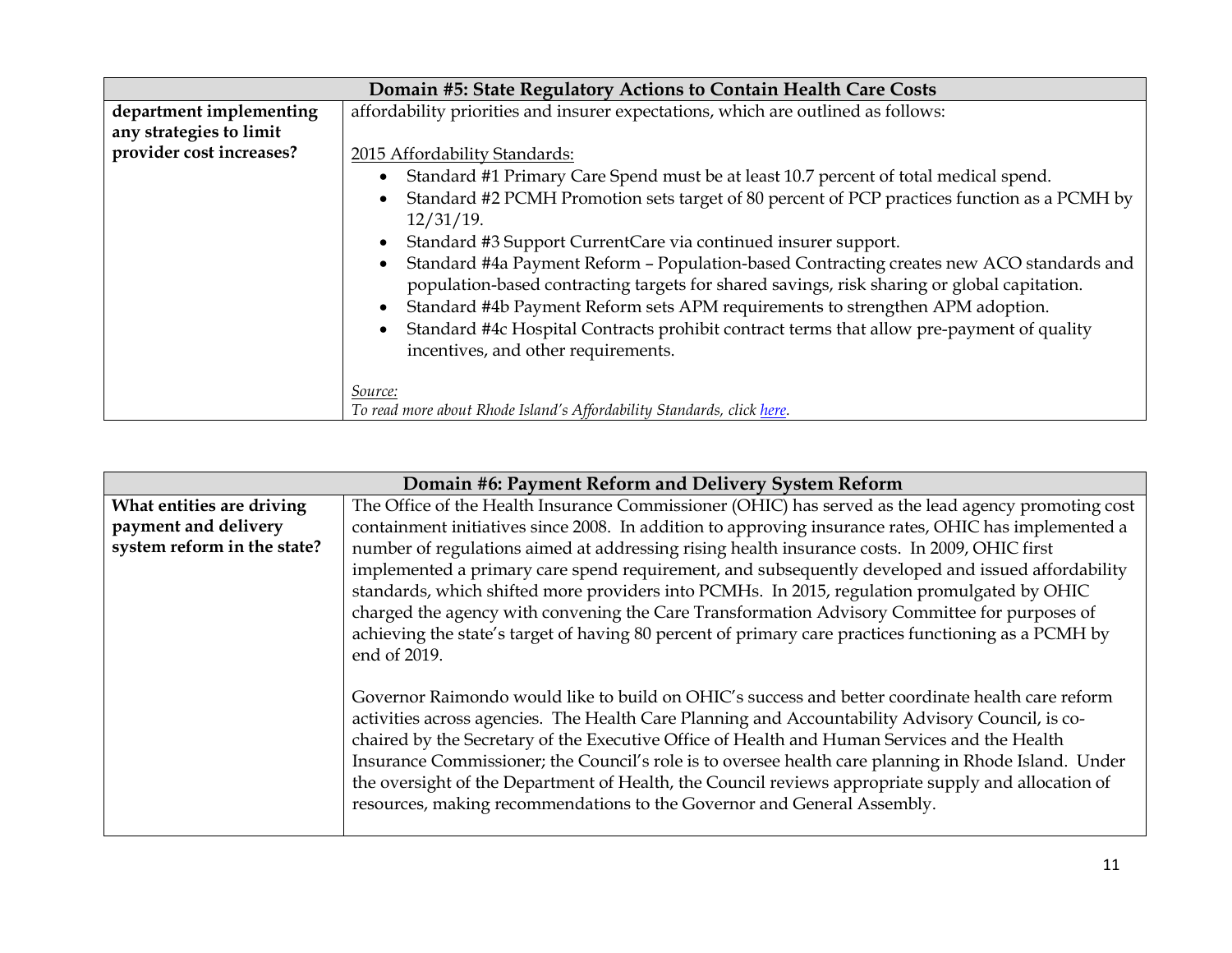|                            | Sources:<br>An overview of the various entities with oversight of health care system reforms in Rhode Island, may be found here (see<br><i>pages</i> 6-8).<br>For access to the 2015 OHIC Regulation 2, click here. |  |
|----------------------------|---------------------------------------------------------------------------------------------------------------------------------------------------------------------------------------------------------------------|--|
|                            | The Health Care Planning and Accountability Advisory Council's 2013 report on improvements to the state's Certificate of                                                                                            |  |
|                            | Need Program may be found here.                                                                                                                                                                                     |  |
| What support has the state | In 2014, Rhode Island received a \$20 million State Innovation Model (SIM) Design Award Grant from                                                                                                                  |  |
| received to promote        | the Center for Medicare and Medicaid Innovation (CMMI), following an initial \$1.63 million Model                                                                                                                   |  |
| payment and delivery       | Design SIM grant in 2013.                                                                                                                                                                                           |  |
| system reform?             |                                                                                                                                                                                                                     |  |
|                            | Source:                                                                                                                                                                                                             |  |
|                            | To learn more about Rhode Island's SIM grant, click here.                                                                                                                                                           |  |

|                                                  | Domain #7: Environmental Context for the Cost Containment Strategies                                                                                                                                                                                                                                                                                                                                                                                                                                                                            |
|--------------------------------------------------|-------------------------------------------------------------------------------------------------------------------------------------------------------------------------------------------------------------------------------------------------------------------------------------------------------------------------------------------------------------------------------------------------------------------------------------------------------------------------------------------------------------------------------------------------|
| Does the state's culture<br>promote cost reform? | Yes. The foundation for the state's current affordability standards date back to 2007 when OHIC<br>revised the process for annually filing rate factors to ensure consistency across insurers and to increase<br>public input. Subsequently, in 2008, OHIC required insurers to include descriptions of activities to<br>increase affordability of coverage and made those public. When this produced limited results, the<br>Commissioner pursued a targeted approach, leading to establishment of initial affordability standards<br>in 2010. |
|                                                  | OHIC has nurtured a sense of trust among payers, providers and employers and advocates. OHIC<br>sought payer and provider input at all stages of process to develop Affordability Standards and used<br>input to make decisions. OHIC further used this public process to present evidence of need for change<br>and possible directions of change. OHIC obtained input from employers, providers and consumers via<br>its advisory council, and is willing to update standards, when needed, using a consensus approach.                       |
|                                                  | Governor Raimondo is building on OHIC's work to broaden cost containment initiatives across stage<br>government.                                                                                                                                                                                                                                                                                                                                                                                                                                |
| What are/were the<br>governmental facilitators?  | The Governor has been a strong driver of health care reforms, signing an executive order in July 2015 to<br>form the Working Group on Health Care Innovation, with a charge to propose a way to limit the<br>growth in public and private health care spending, including consideration of a cap on health care<br>spending.                                                                                                                                                                                                                    |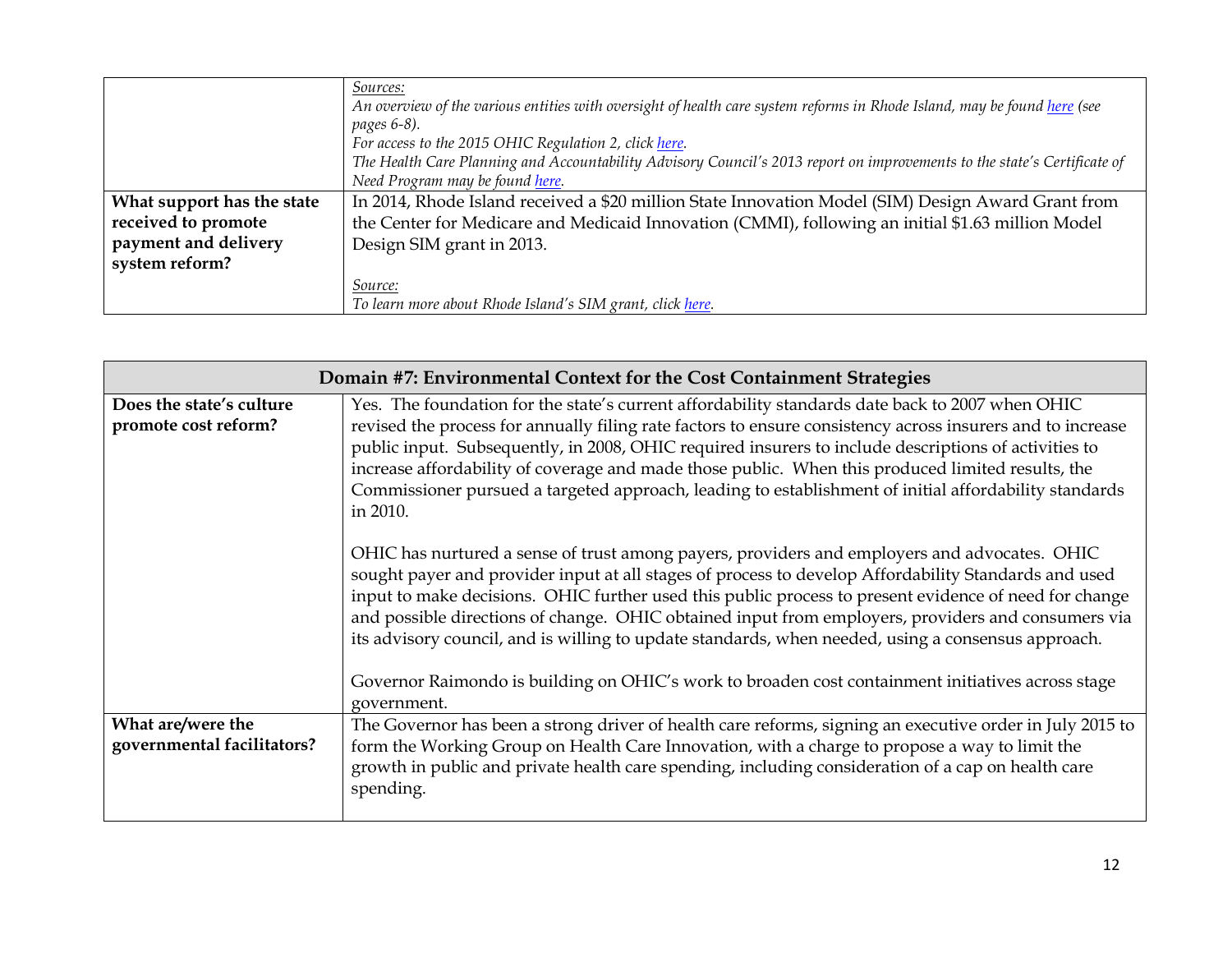| Domain #7: Environmental Context for the Cost Containment Strategies                            |                                                                                                                                                                                                                                                                                                                                                                                                                                                                                                                                                                                                                                                                                                                       |
|-------------------------------------------------------------------------------------------------|-----------------------------------------------------------------------------------------------------------------------------------------------------------------------------------------------------------------------------------------------------------------------------------------------------------------------------------------------------------------------------------------------------------------------------------------------------------------------------------------------------------------------------------------------------------------------------------------------------------------------------------------------------------------------------------------------------------------------|
|                                                                                                 | The legislature supports OHIC's broad use of its powers. OHIC has a strong and creative leader with a<br>vision about the role of the office in pursuit of affordability, and utilizes its informal convening powers<br>to build new trusting relationships among stakeholders. OHIC has used its convener role to engage<br>major payers and met with them quarterly to impress upon them the seriousness of OHIC intent and<br>oversight.<br>Source:                                                                                                                                                                                                                                                                |
|                                                                                                 | To read more about Governor Raimondo's call for a cap on health care spending, click here.                                                                                                                                                                                                                                                                                                                                                                                                                                                                                                                                                                                                                            |
| Are there any key insurers<br>that are driving cost<br>containment strategies?                  | Rhode Island has two major insurers: BCBSRI with 68 percent of the market, and UnitedHealth Care<br>with 27 percent market share. BCBSRI adopted its own PMCH program in 2010, involving more than<br>75 practices. Today, approximately 54 percent of RI PCPs are in PCMHs.                                                                                                                                                                                                                                                                                                                                                                                                                                          |
|                                                                                                 | Insurers provided input to OHIC's Affordability Standards via the Council and public process<br>described previously.                                                                                                                                                                                                                                                                                                                                                                                                                                                                                                                                                                                                 |
| Do health plans promote<br>use of high-quality, low cost<br>providers in their plan<br>designs? | Yes. Lifespan, Rhode Island's largest health system collaborates with Tufts Health Plan to implement a<br>tiered network health plan that groups hospitals and affiliated physicians into different levels or "tiers,"<br>for which members pay varying amounts for cost sharing based on the provider's tier designation.<br>Source:<br>To read more about Lifespans' collaboration with Tufts Health Plan to implement a tiered network health plan, click here.                                                                                                                                                                                                                                                    |
| Have health plans<br>implemented alternative<br>payment models with<br>providers?               | Yes, the state's health insurers are implementing the APMs described previously and as envisioned by<br>the Affordability Standards, which call for transition to APMs by setting population-based contracting<br>and non-FFS targets.                                                                                                                                                                                                                                                                                                                                                                                                                                                                                |
| How have health plans<br>promoted delivery system<br>transformation?                            | Rhode Island health plans must participate in the Care Transformation Collaborative of Rhode Island<br>(CTC-RI), which is seeking to transform primary care in Rhode Island. As discussed earlier, CTC-RI is<br>co-convened by OHIC and the EOHHS to promote adoption of the PCMH model. For example, Tufts<br>Health Plan has funded three initiatives in Rhode Island, designed by the CTC that aim to improve<br>integration of behavioral health, by testing strategies for improving patient access to behavioral health<br>services within primary care settings. They are:<br>Provide education and training to primary care staff that help foster integration of behavioral<br>$\bullet$<br>health services; |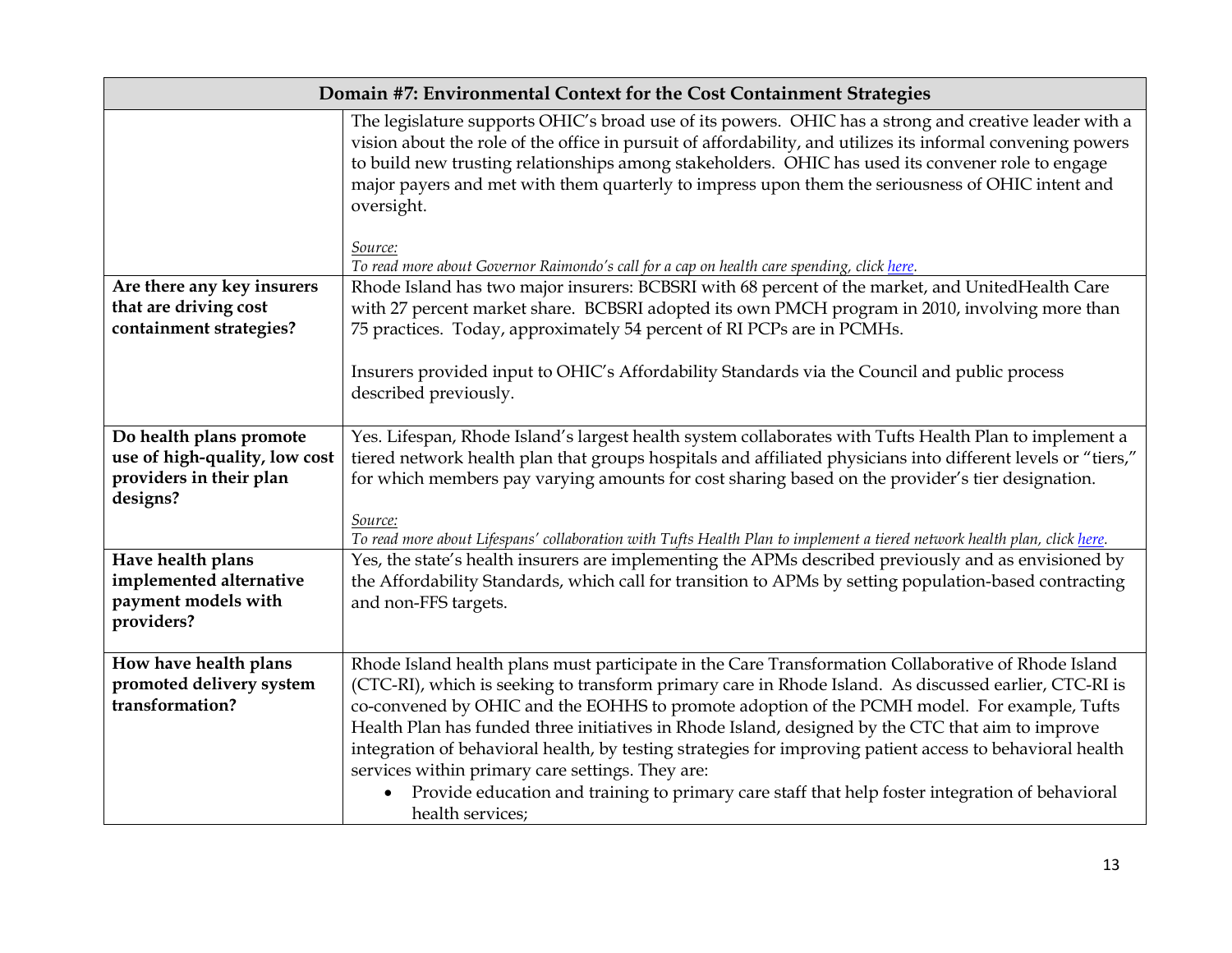|                                                                                                                 | Domain #7: Environmental Context for the Cost Containment Strategies                                                                                                                                                                                                                                                                                                                                                                                                                                                                                                                  |
|-----------------------------------------------------------------------------------------------------------------|---------------------------------------------------------------------------------------------------------------------------------------------------------------------------------------------------------------------------------------------------------------------------------------------------------------------------------------------------------------------------------------------------------------------------------------------------------------------------------------------------------------------------------------------------------------------------------------|
|                                                                                                                 | Expand web-based referrals and care coordination to improve the behavioral health referral<br>network available to primary care providers; and<br>Use technology tools to improve patient engagement in making lifestyle choices via interactive<br>website applications.                                                                                                                                                                                                                                                                                                             |
|                                                                                                                 | BCBSRI is working with 39 primary care practices across the state to help improve patient experience<br>of care, supporting primary care infrastructure, and lowering costs via improved coordination of care<br>with EHRs. BCBSRI reported that over the 2009-2014 time period, examining over 100,000 members<br>within BCBSRI's PCMH, those patients with complex medical conditions (e.g. diabetes, cardiac health)<br>were 16 percent less likely to be hospitalized or need an ED visit; in addition, readmissions to hospitals<br>were 30 percent lower among this population. |
|                                                                                                                 | In late 2014, Rhode Island Primary Care Physicians Corporation (RICPC) and United Healthcare<br>launched an ACO to improve care coordination for 15,000 residents enrolled in United Healthcare's<br>plans in Rhode Island. RICPC providers are eligible to receive payment incentives based on measures<br>such as hospital readmission rates, patient safety, patient satisfaction and total cost savings.                                                                                                                                                                          |
|                                                                                                                 | Source:<br>To learn more about Tufts Health Plan CTC initiatives, click here.<br>To learn more about BCBSRI's and UnitedHealth Care's initiatives in Rhode Island, click here.                                                                                                                                                                                                                                                                                                                                                                                                        |
| Are there any multi-<br>stakeholder coalitions<br>facilitating cost containment                                 | OHIC used the Health Insurance Advisory Council to present and discuss strategy options in a public<br>forum. The Council was legislatively required in 2005 with intent "to obtain information and present<br>concerns of consumers, business and medical providers affected by health insurance decisions." The                                                                                                                                                                                                                                                                     |
| strategies?                                                                                                     | Council is required to include representation from community consumer organizations, small<br>businesses, hospitals, and other health provider organizations. OHIC shaped the Affordability<br>Standards based on this input.                                                                                                                                                                                                                                                                                                                                                         |
|                                                                                                                 | Sources:<br>For more information about the Health Insurance Advisory Council, click here.                                                                                                                                                                                                                                                                                                                                                                                                                                                                                             |
| Is there a strong employer<br>purchaser coalition in the<br>market facilitating cost<br>containment strategies? | Yes, the Rhode Island Business Group on Health (RIGBH) aims to promote "better care delivery,<br>transparency and healthier outcomes at affordable, predictable costs." RIGBH represents employers of<br>all sizes and various initiatives related to transparency, payment reform, and increased consumer<br>engagement through value-based benefit design.                                                                                                                                                                                                                          |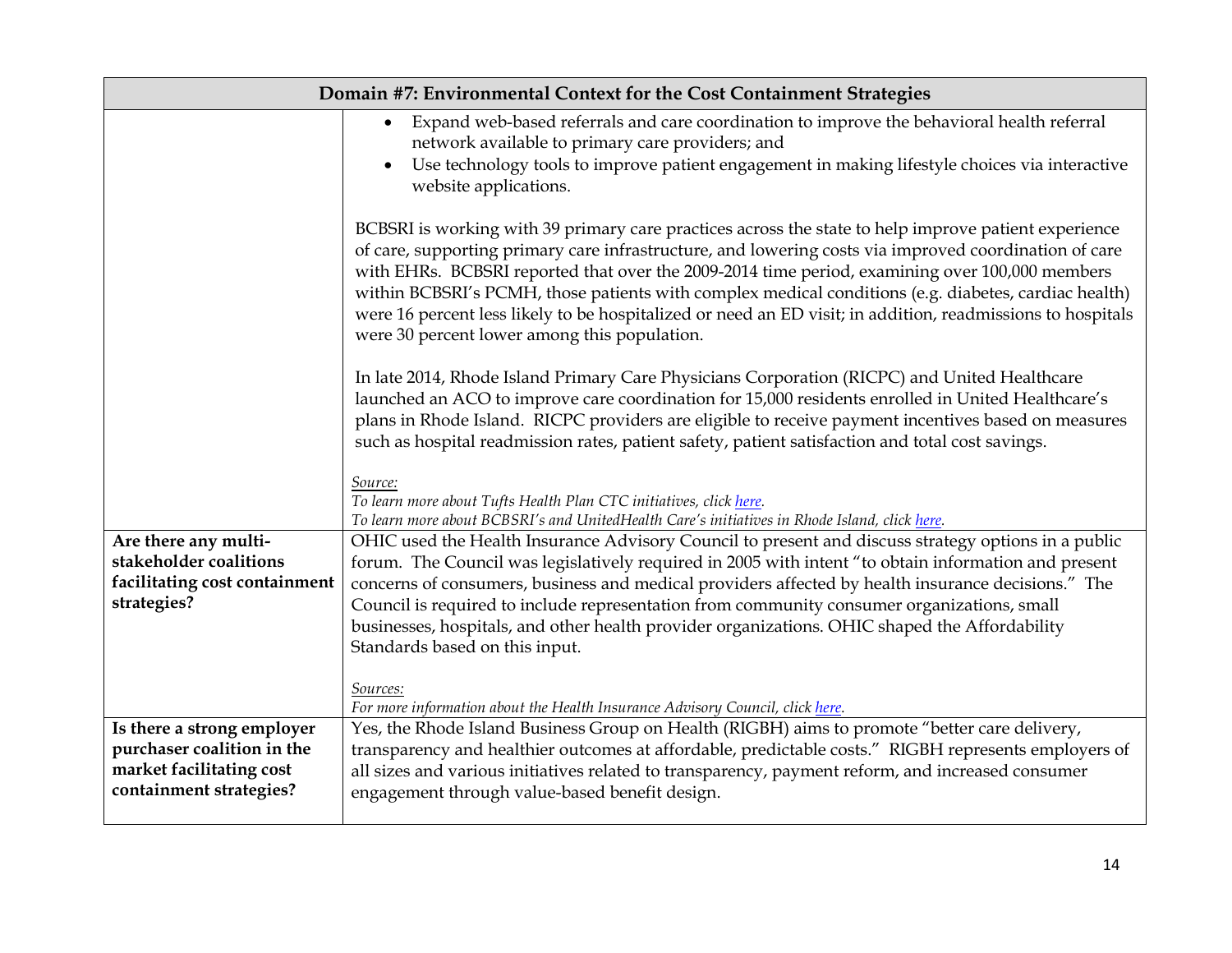| Domain #7: Environmental Context for the Cost Containment Strategies |                                                                                                                                                                                                                                                                                                                                                                                                                                                                                                                                                                                  |
|----------------------------------------------------------------------|----------------------------------------------------------------------------------------------------------------------------------------------------------------------------------------------------------------------------------------------------------------------------------------------------------------------------------------------------------------------------------------------------------------------------------------------------------------------------------------------------------------------------------------------------------------------------------|
|                                                                      | Source:                                                                                                                                                                                                                                                                                                                                                                                                                                                                                                                                                                          |
|                                                                      | To learn more about RIGBH, click here.                                                                                                                                                                                                                                                                                                                                                                                                                                                                                                                                           |
| Are there any individual                                             | No.                                                                                                                                                                                                                                                                                                                                                                                                                                                                                                                                                                              |
| employers that are driving                                           |                                                                                                                                                                                                                                                                                                                                                                                                                                                                                                                                                                                  |
| cost control discussions and                                         |                                                                                                                                                                                                                                                                                                                                                                                                                                                                                                                                                                                  |
| actions within the state?                                            |                                                                                                                                                                                                                                                                                                                                                                                                                                                                                                                                                                                  |
| Does the state have a                                                | OHIC has been the key agency promoting cost containment initiatives since 2008. OHIC is a Cabinet-                                                                                                                                                                                                                                                                                                                                                                                                                                                                               |
| centralized agency or                                                | level office created by the legislature in 2004, and has three unique powers that were embraced as a                                                                                                                                                                                                                                                                                                                                                                                                                                                                             |
| designated work group                                                | legislative mandate to address affordability.                                                                                                                                                                                                                                                                                                                                                                                                                                                                                                                                    |
| responsible for                                                      | Provider-oriented responsibility: "encourage fair treatment of health care providers."                                                                                                                                                                                                                                                                                                                                                                                                                                                                                           |
| overseeing/driving health<br>care cost strategies?                   | Health Provider oriented responsibility: "improve the quality and efficiency of health care<br>service delivery and outcome."                                                                                                                                                                                                                                                                                                                                                                                                                                                    |
|                                                                      | System-oriented responsibility: "view the health care system as a comprehensive entity and<br>$\bullet$<br>encourage and direct insurers towards policies that advance the welfare of the public through<br>overall efficiency, improved health care quality, and appropriate access."                                                                                                                                                                                                                                                                                           |
|                                                                      | In December 2015, a Governor appointed group, the Working Group for Healthcare Innovation<br>recommended that a newly established Office of Health Policy "set statewide health policy goals and<br>oversee effective implementation." This proposal would create an office within EOHHS to coordinate<br>state health policy and would work with OHIC, state health employees' plan and EOHHS agencies<br>(including Medicaid) to coordinate policy direction. This office would establish a total cost of care<br>increase target. As of December 2016, no such office exists. |
|                                                                      | Source:<br>The December 2015 report of the Working Group for Healthcare Innovation may be accessed here.                                                                                                                                                                                                                                                                                                                                                                                                                                                                         |
| Has the state or any of its                                          | Yes. OHIC's Affordability Standards, described above, provide such a roadmap. The goal of these                                                                                                                                                                                                                                                                                                                                                                                                                                                                                  |
| executive branch agencies                                            | standards is to identify affordability priorities and expectations for insurers. OHIC decided to target                                                                                                                                                                                                                                                                                                                                                                                                                                                                          |
| adopted a formal cost                                                | affordability efforts, in part on primary care payment reform, without adding to the overall costs of                                                                                                                                                                                                                                                                                                                                                                                                                                                                            |
| control strategy or                                                  | care. The affordability standards focus on: a) an area where insurers can be held accountable; b)                                                                                                                                                                                                                                                                                                                                                                                                                                                                                |
| roadmap?                                                             | insurers can reasonably be expected to change primary care payment models; and c) a strong primary                                                                                                                                                                                                                                                                                                                                                                                                                                                                               |
|                                                                      | care system can lead to increased affordability.                                                                                                                                                                                                                                                                                                                                                                                                                                                                                                                                 |
|                                                                      | Source:<br>To read more about Rhode Island's Affordability Standards, click here.                                                                                                                                                                                                                                                                                                                                                                                                                                                                                                |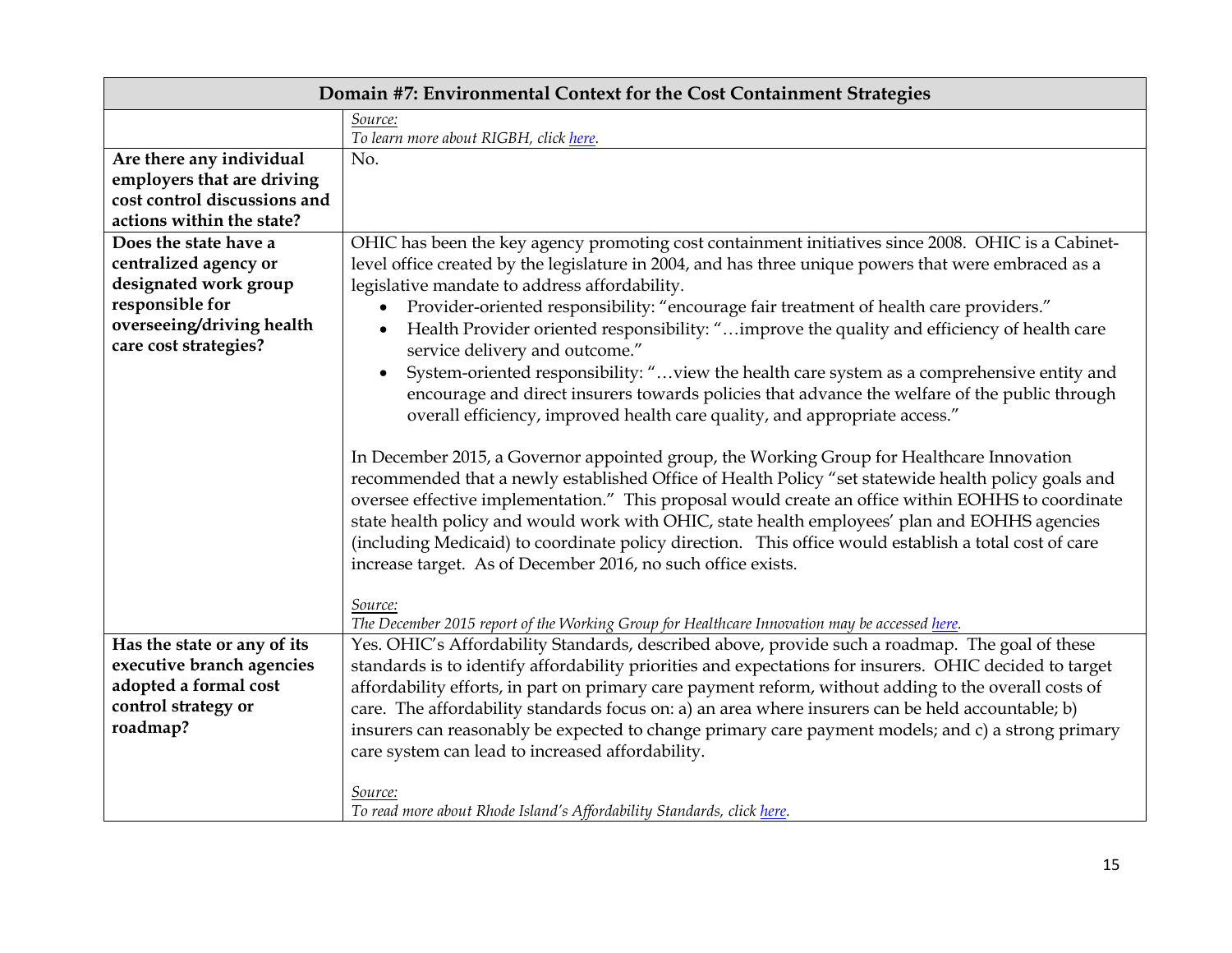|                                                       | Domain #7: Environmental Context for the Cost Containment Strategies                                                                                                                                                                                                                                                                                                                                                                                                                                                                                                                                                                                                                                                                                                                                    |
|-------------------------------------------------------|---------------------------------------------------------------------------------------------------------------------------------------------------------------------------------------------------------------------------------------------------------------------------------------------------------------------------------------------------------------------------------------------------------------------------------------------------------------------------------------------------------------------------------------------------------------------------------------------------------------------------------------------------------------------------------------------------------------------------------------------------------------------------------------------------------|
| Does the state have any<br>funding mechanism to       | As part of the Affordability Standards, the state's health plans provide direct support to primary care<br>practices via an agreement negotiated with OHIC and EOHHS, calling for supplemental PMPM                                                                                                                                                                                                                                                                                                                                                                                                                                                                                                                                                                                                     |
| support cost containment                              | payments designed to drive practice transformation and quality improvements. These payments are                                                                                                                                                                                                                                                                                                                                                                                                                                                                                                                                                                                                                                                                                                         |
| initiatives by unaffiliated                           | designated for structural improvements so that practices can apply for PCMH recognition, hire on-site                                                                                                                                                                                                                                                                                                                                                                                                                                                                                                                                                                                                                                                                                                   |
| providers such as                                     | care management coordination and enhance their data capabilities.                                                                                                                                                                                                                                                                                                                                                                                                                                                                                                                                                                                                                                                                                                                                       |
| independent primary care                              |                                                                                                                                                                                                                                                                                                                                                                                                                                                                                                                                                                                                                                                                                                                                                                                                         |
| practices, small community                            | The Care Transformation Collaborative (CTC-RI), described below, provides additional funding to                                                                                                                                                                                                                                                                                                                                                                                                                                                                                                                                                                                                                                                                                                         |
| hospitals or safety-net<br>hospitals?                 | participating primary care practices to support their transformation into PCMHs.                                                                                                                                                                                                                                                                                                                                                                                                                                                                                                                                                                                                                                                                                                                        |
|                                                       | In 2012, the Rhode Island Department of Health adopted a five year strategic plan with the goal of<br>making Rhode Island the healthiest state in the country; to achieve this, the agency proposed building a<br>primary care 'trust' to support a "neighborhood health station" model in each neighborhood of 10,000<br>or more people. While the status of proposed 'neighborhood health stations' is 'unbuilt,' the concept<br>recently got a boost with award of \$100,000 grant by Rhode Island Foundation toward creation of first<br>such health station, the Central Falls Health Station. Half of the grant will go toward community health<br>worker to server local middle schoolers, and the other half to hire a community health worker to<br>conduct outreach to drug-overdose victims. |
|                                                       | Sources:<br>The Rhode Island Department of Health's 2012-2017 Strategic Plan may be accessed here.<br>More information regarding recent developments in neighborhood health station model may be found here.                                                                                                                                                                                                                                                                                                                                                                                                                                                                                                                                                                                            |
| Does the state have any                               | Care Transformation Collaborative, CTC-RI (formerly the RI Chronic Care Sustainability Initiative, or                                                                                                                                                                                                                                                                                                                                                                                                                                                                                                                                                                                                                                                                                                   |
| resources and program                                 | CSI-RI) is an all-payer program that promotes the patient-centered medical home (PCMH) model.                                                                                                                                                                                                                                                                                                                                                                                                                                                                                                                                                                                                                                                                                                           |
| initiatives to assist health                          | CTC-RI offers an orientation program for new practices, and monthly best practice sharing meetings, as                                                                                                                                                                                                                                                                                                                                                                                                                                                                                                                                                                                                                                                                                                  |
| care providers to increase<br>quality and efficiency? | well as other educational opportunities.                                                                                                                                                                                                                                                                                                                                                                                                                                                                                                                                                                                                                                                                                                                                                                |
|                                                       | The state's health plans also provide direct support to primary care practices via an agreement<br>negotiated with OHIC and EOHHS, calling for supplemental PMPM payments designed to drive<br>practice transformation and quality improvements. These payments are designated for structural<br>improvements so that practices can apply for PCMH recognition, hire on-sire care management<br>coordination and enhance their data capabilities.<br>Source:                                                                                                                                                                                                                                                                                                                                            |
|                                                       | For more information about the Care Transformation Collaborative, and support provided by the state's health plans to<br>primary care practices, click here.                                                                                                                                                                                                                                                                                                                                                                                                                                                                                                                                                                                                                                            |